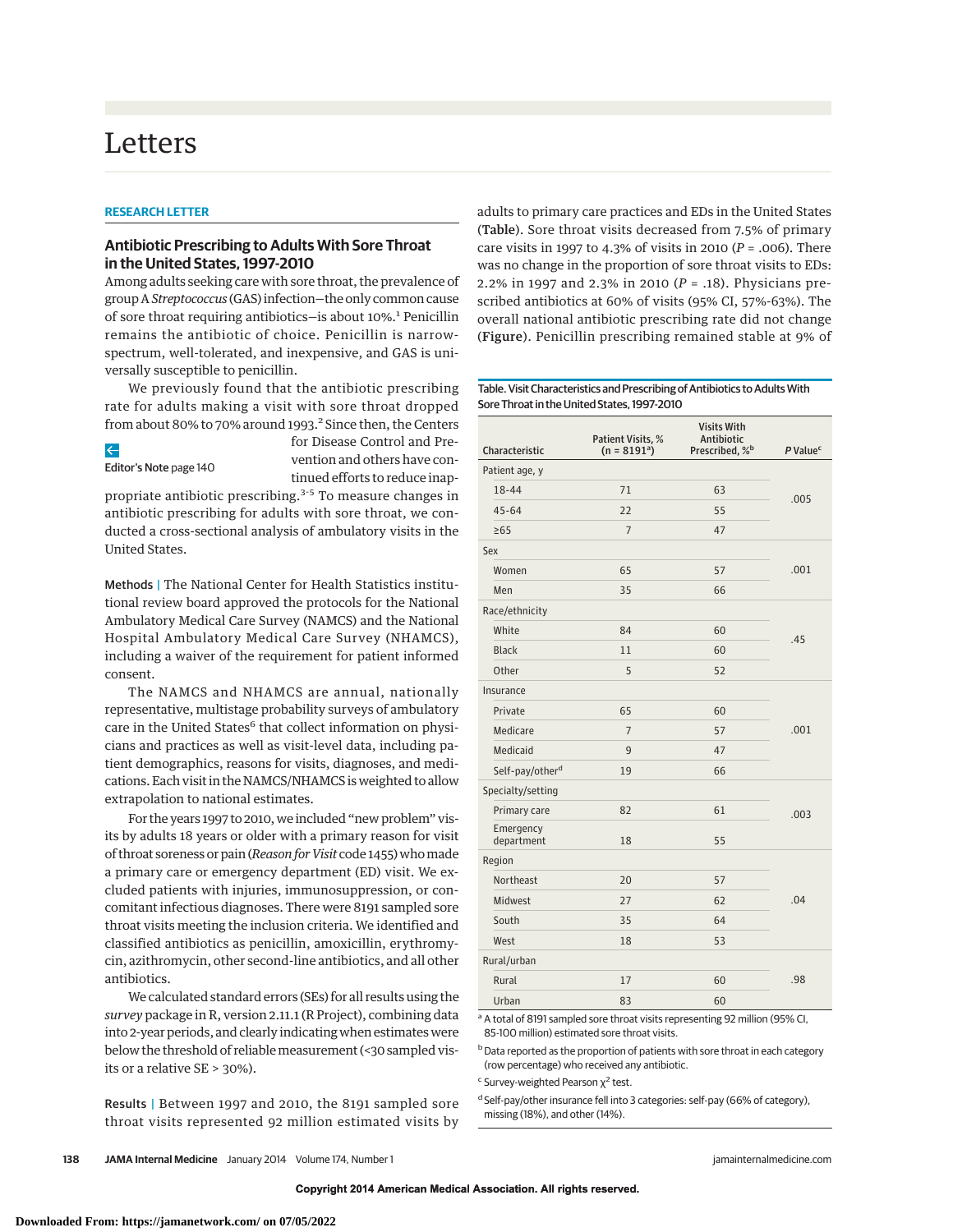



A, Antibiotic prescribing for all sore throats, primary care practices, and emergency departments (EDs). For linear trends,  $P = 0.31$  for all sore throat visits;  $P = 0.35$  for primary care visits; and  $P = 0.75$  for ED visits. B, Antibiotic prescribing by antibiotic class. Each open circle represents an estimate below the threshold of reliable measurement. Other second-line antibiotics were first-generation

cephalosporins, clarithromycin, and clindamycin. The most commonly prescribed nonrecommended antibiotics were cephalosporins (37% of category), penicillin/β-lactamase combinations (27%), and fluoroquinolones (13%). For trends,  $P = 0.27$  for penicillin;  $P < 0.001$  for azithromycin;  $P = 0.33$  for amoxicillin; and  $P = 0.37$  for nonrecommended antibiotics.